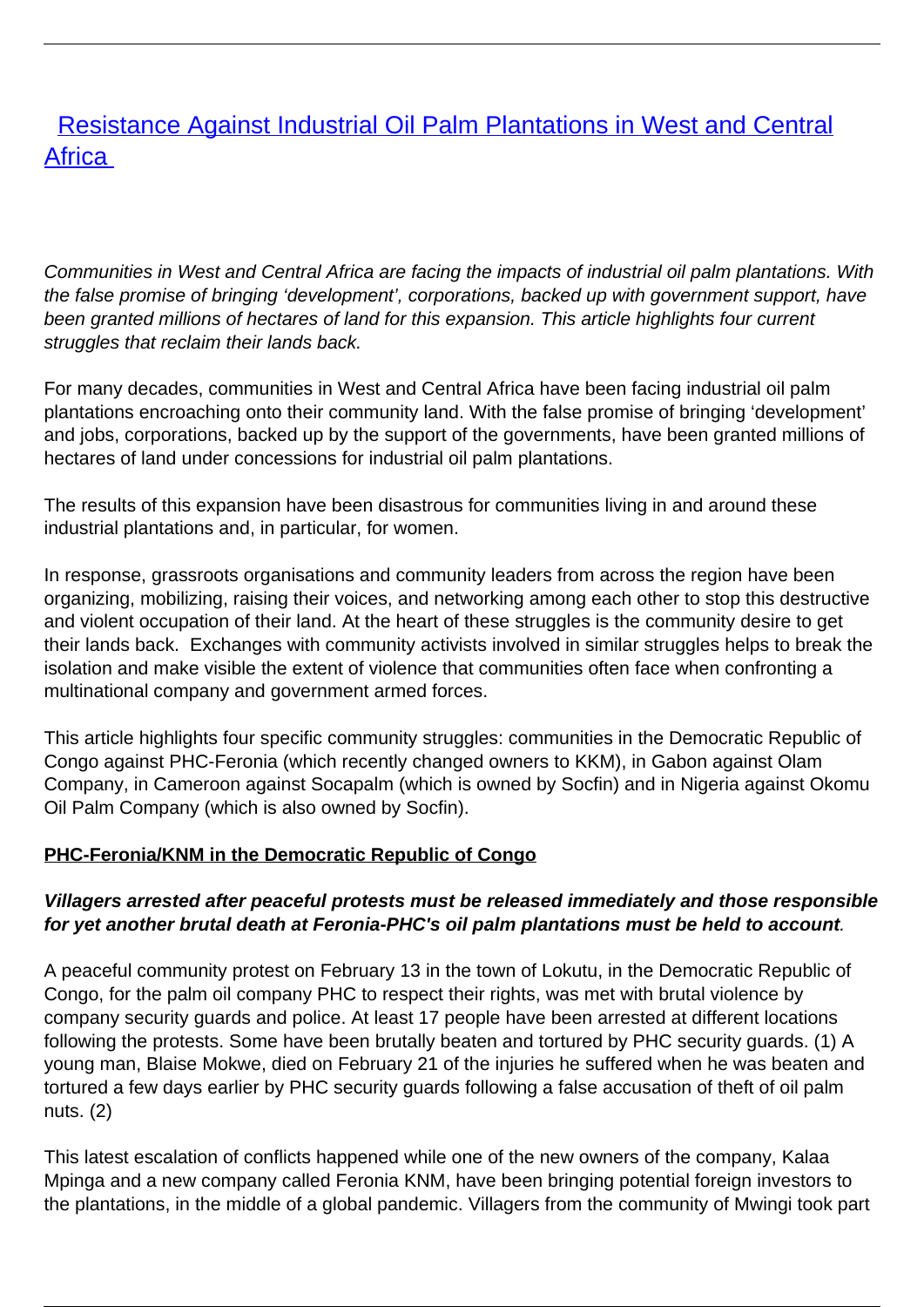in the peaceful protest. The President of the Civil Society in Basoko, the district in which the community of Mwingi is located explains, "When the plane arrived, we took the banners there and the next day we presented them in town and then we tried to talk to them about the social clauses that the company had signed with the communities in Kisangani in the presence of the Governor. We wanted to tell them that nothing had been done so far." (1) PHC's oil palm plantations occupy a large portion of the community land in Mwingi.

At Mwando, also in the Lokutu area, communities are tired of waiting for the company to fulfil promises that have been made and broken too many times throughout the more than100 year of occupation of communities' ancestral land by PHC. A community mill to process oil palm fruits harvested from plantations abandoned by PHC has been set up by the community. "With access to these lands, we are able to resume our palm oil production, which was violently interrupted with colonisation", a member of the operation's management team said.

European development banks have propped up the colonial-era plantation company with more than US\$ 150 million since 2013. As a recent report points out, the investment in Feronia-PHC is certainly not the only disastrous investment in agriculture by European development banks - but the Feronia debacle must be the last. European development banks must respect communities' demands for restitution of their ancestral land. (2) They must also live up to the responsibility that comes with their investment and ensure the villagers arrested after demanding that the company respect their rights, be freed immediately and those responsible for the brutal death of Blaise Mokwe be held to account.

(1) RIAO-RDC (2021). Interview with Gilbert Lokombu Limela, President of the Civil Society of Basoko (Lokutu side). [Available here.](https://wrm.us9.list-manage.com/track/click?u=f91b651f7fecdf835b57dc11d&id=3c65a9cee9&e=08ad7e6520)

(2) Objectiv Vert TV programme with interviews from community members in four of the villages affected by the recent company violence against the communities [available here.](https://wrm.us9.list-manage.com/track/click?u=f91b651f7fecdf835b57dc11d&id=07291fdc88&e=08ad7e6520) (3) RIAO-RDC and others (2021). [Development finance as agro-colonialism: European development](https://wrm.us9.list-manage.com/track/click?u=f91b651f7fecdf835b57dc11d&id=1020635ca7&e=08ad7e6520) [bank funding of Feronia-PHC oil palm plantations in the Democratic Republic of Congo.](https://wrm.us9.list-manage.com/track/click?u=f91b651f7fecdf835b57dc11d&id=1020635ca7&e=08ad7e6520)

### **Olam in Gabon**

### **Let's save the Pépéyo community! (Sauvons Pépéyo)**

In 2012, the Gabonese government gave a concession of 35,000 hectares to the Singapore-based company OLAM to set up its first industrial oil palm plantations in the province of Ngounie in Gabon, destroying more than 10,000 hectares of forests. The existence of the community of Pépéyo, and many others, was ignored and it was completely fenced in by the oil palm plantations. The Pépéyo community was also excluded from the so-called social contract that OLAM signed with communities, with the support of the Gabonese authorities.

The fact that Pépéyo did not exist for OLAM led to a situation where the community had to face even more impacts than other communities in the area. For example, the profanation and destruction of tombs, obstruction of roads, drying up of rivers used by the community and banning of agricultural activities. Pépéyo became invisible, non-existing and doomed to disappear in the middle of OLAM´s monoculture of oil palms. To access their community, inhabitants of Pépéyo are obliged to use an identity card issued by OLAM.

The concession documents may claim that Pépéyo does not exist. But Pépéyo exists. The community has resisted and its inhabitants are writing a new chapter in their resistance story. In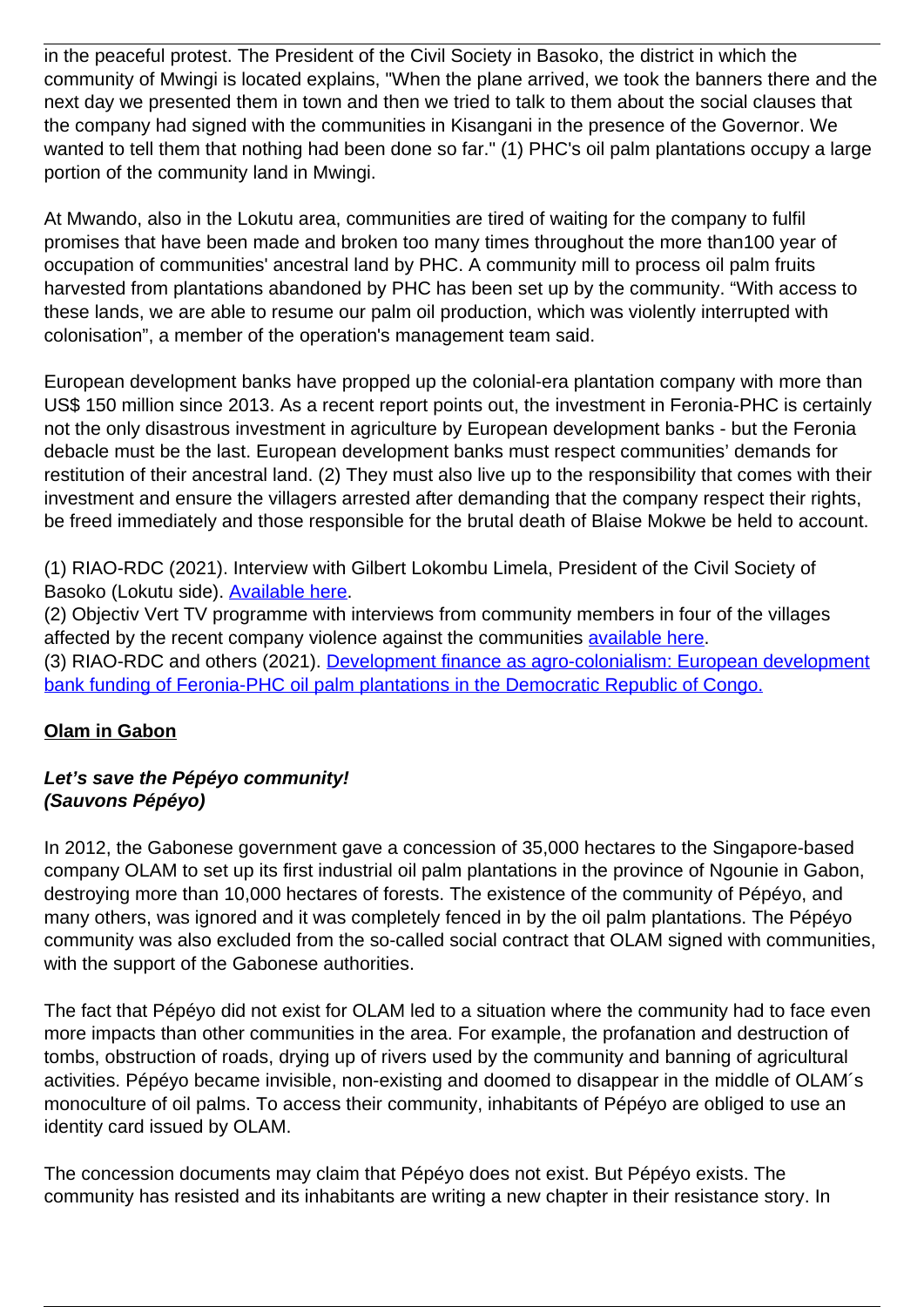October 2020, villagers from Pépéyo gathered in Mouila, the capital of the province, to discuss strategies of how to advance in the recovering of their lands and to prevent what OLAM would like to see happen: that the villagers give up and abandon their houses and lands. After a fruitful discussion, the villagers discussed a list of actions and demands to work on in the coming period, including to be recognized as a community by OLAM and the authorities; to get free access to their land; and, above all, to get at least a part of their lands back under their control.

Source: Rapport de la Journée Internationale de lutte contre les monocultures d´arbres celebrée en differe le 30 octubre 2020 dans le departement de la Douya Onoye, Province de la Ngounie autour de la thematique « Sauvons Pepeyó » 2020.

### **Socapalm (Socfin) in Cameroon**

### **Women generating income while continuing the struggle to reclaim their land, and with the land, their food sovereignty.**

In Cameroon, the industrial oil palm plantations from Socapalm, a company owned by the multinational Socfin, have led to situations where women are not able to feed their families. Conditions are extreme. Children sometimes risk entering the company's plantation to collect oil palm nuts left on the ground. If they are caught, they risk being sent to jail. Women and girls are at risk of being raped, sexually abused and harassed. They have to walk long distances to find places to grow food or to collect water or firewood. The State police and company security guards frequently accuse villagers of stealing palm nuts from the plantations. They enter people's houses to search for palm fruit or traditionally processed oil. If they find even only one bottle of oil, people are sent to jail.

The traditional processing of palm nuts to make oil has always been an important source of income for the women who sell the oil and other by-products at the local markets. One main pillar of the women's resistance in Cameroon against the industrial plantations has been focused on reclaiming the traditional knowledge of processing the palm oil as well as of the many benefits that women obtain from the palm trees. On many occasions, women shared that the use of the palm tree is very important to them because, besides being an income generating activity, it helps to build self-respect and a family and community life.

Because industrial oil palm plantations have destroyed most oil palm groves, and with this, an important source of income for women, processing cassava is one of the few options women have to generate some income. Sometimes, there is not even enough land available for women to plant cassava close to the villages. They may have to buy cassava in villages further away from the plantations because they have no land left to cultivate. And what is worse, with the Covid-19 pandemic, cassava has become less available and overpriced.

In this context, and against all odds, the grassroots Cameroonian organization RADD facilitated support for women living near these industrial plantations to develop income-generating activities. Processing cassava enables women to support their families while continuing the struggle to reclaim their land, and with the land, their food sovereignty.

### **Okomu Oil Palm Company (Socfin) in Nigeria**

## **Socfin and its subsidiary Okomu Oil Palm Company PLC violations in Edo State Communities**

In Nigeria, communities affected by the Okomu Oil Palm Company, a subsidiary of the French-